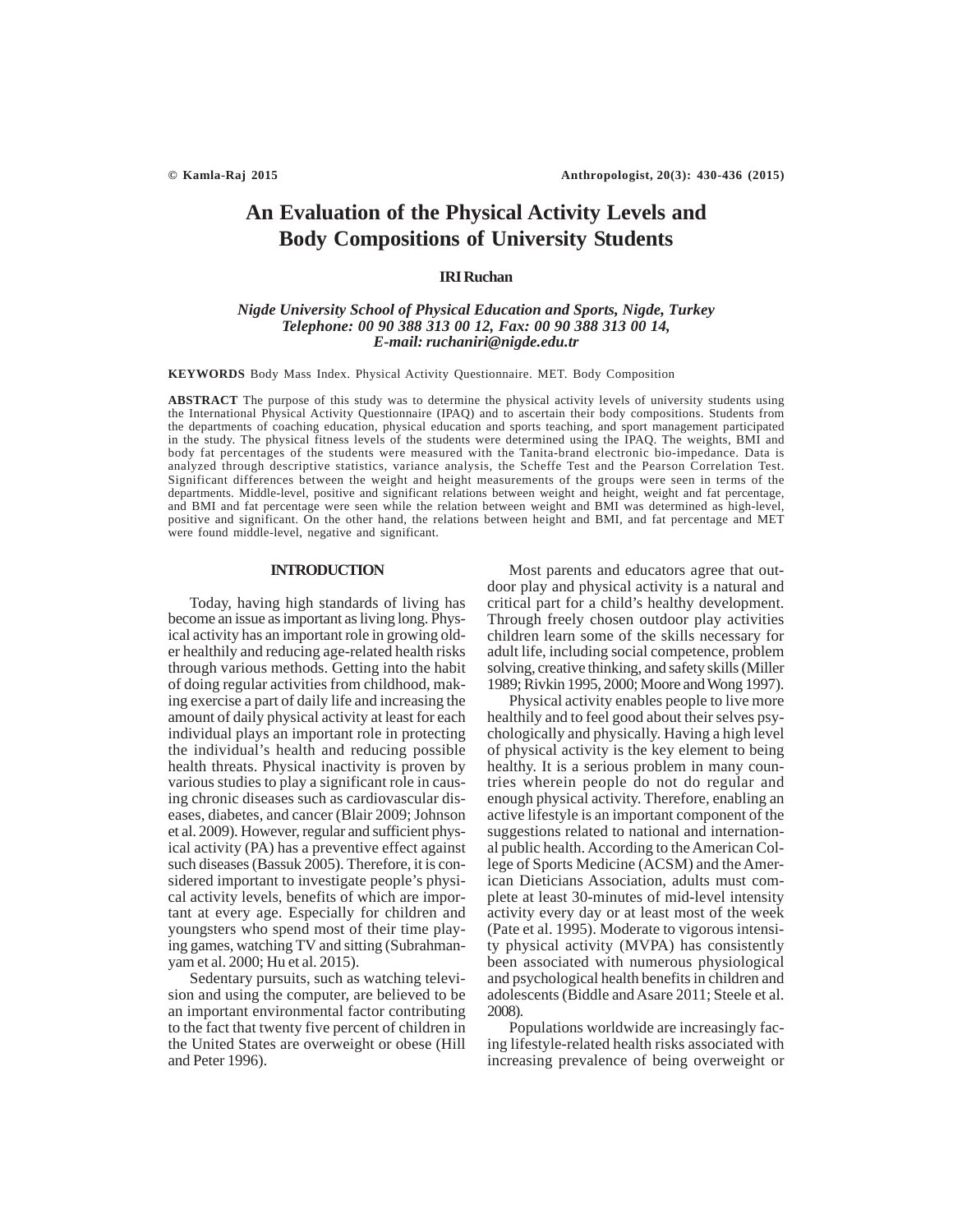obese, physical inactivity, and sedentary behaviors (WHO 2009).

#### **Participants**

It is recommended that youth participate in a minimum of 60 minutes of MVPA per day (min MVPA/d) for maintenance of general health (WHO 2010). It is also emphasized that, mid-level and/or intense activities in their free time, is completed in order to improve the physical activity levels. It is stated about physical activity levels that, 600 MET-minute/week is considered inactive, 600-3000 MET-minute/week is said to be low physical activity level, while 3000 METminute/week is an adequate physical activity level (Craig et al. 2003).

However, before the physical activity itself, the physical activity levels should be identified and then suggestions related to physical activity levels can be made (Haskell 1996; Kriska and Caspersen 1997). Although there have been difficulties in literature, there were more than 30 methods to measure physical activity levels (Laporte et al. 1985). Many of the researchers prefer using questionnaires due to feasibility and cost-effectiveness and as a result, many questionnaires are developed (Kreska and Caspersen 1997). One of these questionnaires is the International Physical Activity Questionnaire (IPAQ), whose validity and reliability studies are conducted by Ozturk (2005).

Of major concern is the potential for lifelong health consequences in youth. It is, therefore, our responsibility to act to preserve healthy active lifestyle behaviors for the promotion and maintenance of health and wellness, among youths (Tremblay et al. 2010). For this reason, it is believed that physical activity levels and body compositions need to be determined and physical activity should be recommended according to the results. According to this idea, the primary objective of this study was to determine the physical activity levels and body compositions of the university students.

# **METHODOLOGY**

# **Research Model**

The research was conducted using a survey model for determining the physical activity levels and body compositions of students at a physical education and sport school (Buyukozturk et al. 2010).

The participants consist of 452 male volunteer students who were studying at Nigde University Physical Education and Sports School in the academic year 2013-2014. In terms of the departments they study in, the students in the research group consist of 148 male students from the Physical Education and Sports Teaching Department (PEST), 135 male students from the Coaching Education (CE) department and 169 male students from the Sport Management (SM) department.

### **Data Collection Tool**s

In the study, the International Physical Activity Questionnaire (IPAQ), whose validity and reliability studies were conducted by Ozturk (2005), was used as a data collection tool. The short form, including the last seven days, was used for the evaluation of the physical activity levels. The calculation of the total score of the short form includes the sum of the time (minutes) and frequency (days) of walking, mid-level activity and intensive activity. The evaluation of all the activities requires every single activity to be done for at least 10 minutes every time. A score in "MET-minute/week" is obtained by multiplying minute, day and MET (multiples of resting oxygen consumption) values. Physical activity levels are classified as physically inactive (<600 MET-minute/week), low level of physical activity (600-3000 MET-minute/week) and adequate physical activity (beneficial for health) (>3000 MET-minute/week). Each student is first informed about the content and objectives of the study and their written approval is obtained.

#### **Data Analysis**

The weight, BMI and body fat percentage of the students were measured with Tanita-brand electronic bio impedance (BC-418 Segmental Body Composition Analyzer) and their height was measured to the nearest 0.01cm using a precision stadia meter (Seca 213 portable stadia meter). The statistical analysis of the data was done using the SPSS 17.00 program. Variance analysis was done to determine the differences between the groups. Scheffe test was used to investigate the origins of the differences that became evident in variance analysis. The level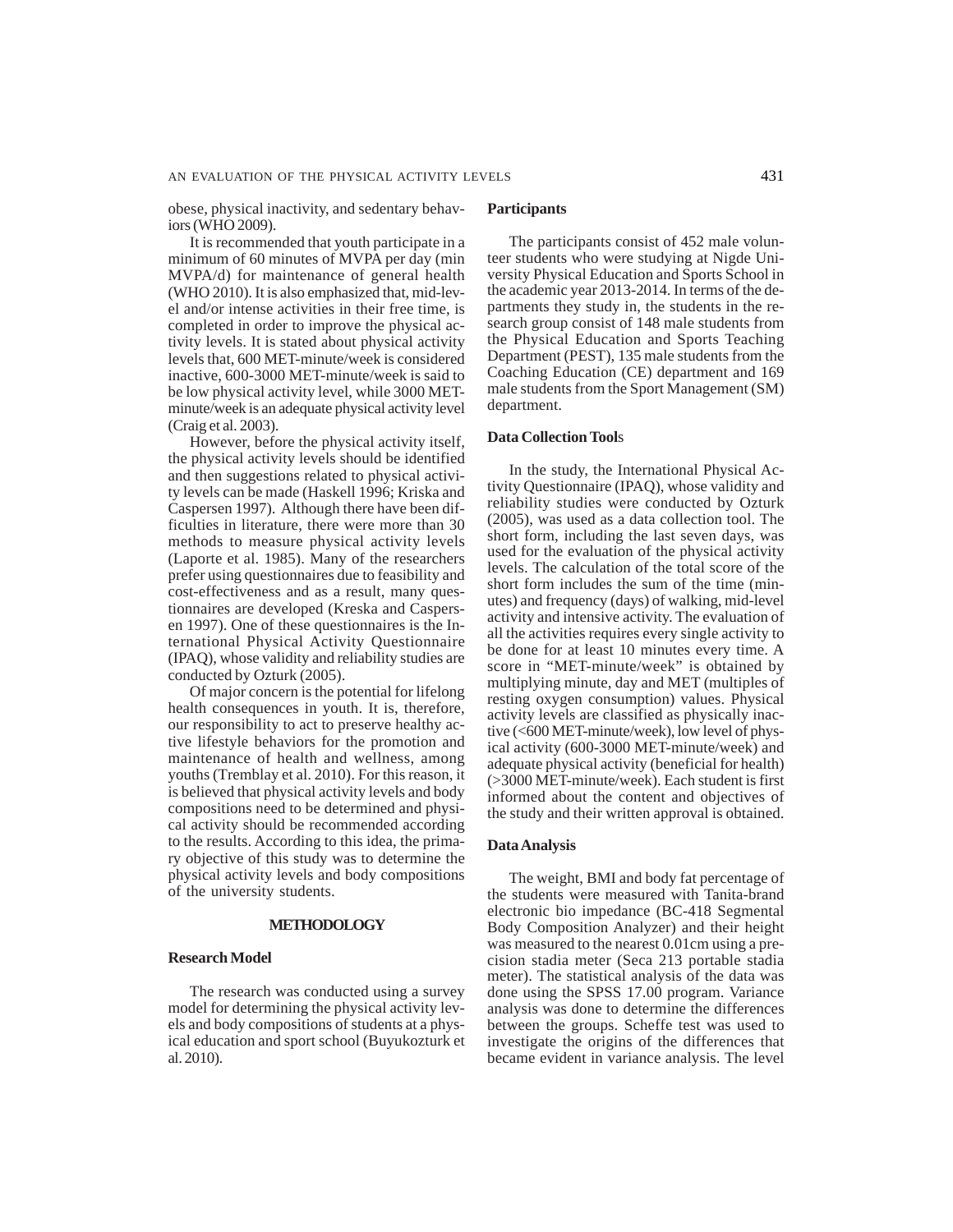of significance was set at p<0.05. Pearson Correlation test was applied to identify the relationship between body composition and physical activity levels.

## **FINDINGS**

The descriptive statistics of the various student groups in terms of weight, height, BMI, FAT and MET values are shown in Table 1.

In Table 1, the arithmetic mean and standard deviation values of the research group students are descriptively given considering their departments. A One-Way Anova test was conducted to see if there was a significant difference in terms of the departments in which the research group students study and their weight, height, BMI, FAT and MET values. The findings are shown in Table 2.

According to Table 2, considering the comparison of all three groups, a significant difference against PEST was ascertained in weight and height measurements between PEST and CE, and PEST and SM. Also, it was seen that there were significant differences between the height values of CE and SM, and between BMI and FAT

**Table 1: The weight, height, BMI, % Body FAT and MET values of students in the research group**

| Variables     | Groups                                                   | $\boldsymbol{n}$                                                                      | Mean                                                                                                 | Standard<br>deviation |
|---------------|----------------------------------------------------------|---------------------------------------------------------------------------------------|------------------------------------------------------------------------------------------------------|-----------------------|
| Weight $(kg)$ | Physical Education and Sports Teaching                   | 148                                                                                   | 68.28<br>72.57<br>72.21<br>1.75<br>1.77<br>1.76<br>22.06<br>22.57<br>22.90<br>9.99<br>10.68<br>11.98 | 8.46                  |
|               | Coaching Education                                       | 135                                                                                   |                                                                                                      | 8.59                  |
|               | Sport Management                                         | 169                                                                                   |                                                                                                      | 7.27                  |
| Height (cm)   | Physical Education and Sports Teaching                   | 148                                                                                   |                                                                                                      | .06                   |
|               | Coaching Education                                       | 135                                                                                   |                                                                                                      | .06                   |
|               | Sport Management                                         | 169                                                                                   |                                                                                                      | .05                   |
| BMI (kg/m2)   | Physical Education and Sports Teaching                   | 148                                                                                   |                                                                                                      | 2.25                  |
|               | Coaching Education                                       | 135<br>169<br>148<br>135<br>169<br>4739.41<br>148<br>3909.04<br>135<br>4174.27<br>169 | 2.47                                                                                                 |                       |
|               | Sport Management                                         |                                                                                       |                                                                                                      | 2.35                  |
| FAT(%)        | Physical Education and Sports Teaching                   |                                                                                       |                                                                                                      | 4.66                  |
|               | Coaching Education                                       |                                                                                       |                                                                                                      | 5.40                  |
|               | Sport Management                                         |                                                                                       |                                                                                                      | 5.05                  |
|               | MET (minute/week) Physical Education and Sports Teaching |                                                                                       |                                                                                                      | 4194.98               |
|               | Coaching Education                                       |                                                                                       |                                                                                                      | 2965.58               |
|               | Sport Management                                         |                                                                                       |                                                                                                      | 3118.75               |

**Table 2: The comparison of the students 'Weight, Height, BMI, FAT% and MET values in terms of their departments**

|                      |                        | Sum of squ. Sd         |                | Mean of squ.    | f      | p         | Origin of differ.<br>(Scheffe) |
|----------------------|------------------------|------------------------|----------------|-----------------|--------|-----------|--------------------------------|
| Weight $(kg)$        | Intergroup<br>In-Group | 1673.45<br>29321.63    | 2<br>449       | 836.73<br>65.30 | 12.813 | $.000**$  | PEST- CE<br>PEST-SM            |
|                      | Total                  | 30995.09               | 451            |                 |        |           |                                |
| Height (cm)          | Intergroup             | .043                   | $\overline{2}$ | .022            | 5.333  | $.005***$ | PEST- CE                       |
|                      | In-Group               | 1.81                   | 449            | .004            |        |           | PEST-SM                        |
|                      | Total                  | 1.86                   | 451            |                 |        |           | CE - SM                        |
| BMI (kg/m2)          | Intergroup             | 55.75                  | 2              | 2788            | 4.998  | $.007**$  | PEST-SM                        |
|                      | In-Group               | 2504.58                | 449            | 5.58            |        |           |                                |
|                      | Total                  | 2560.34                | 451            |                 |        |           |                                |
| FAT $(%$             | Intergroup             | 325.81                 | $\overline{2}$ | 162.91          | 6.410  | $.002**$  | PEST-SM                        |
|                      | In-Group               | 11410.22               | 449            | 25.41           |        |           |                                |
|                      | Total                  | 11736.04               | 451            |                 |        |           |                                |
| MET(minute/<br>week) | Intergroup             | 51703938.11            | 2              | 25851969.06     | 2.150  | .118      |                                |
|                      |                        | In-Group 5399445656.04 | 449            | 12025491.44     |        |           |                                |
|                      | Total                  | 5451149594.15          | 451            |                 |        |           |                                |

\*\*\*\*\* Correlation is significant at the  $p<0.01$  level.<sup>\*</sup> Correlation is significant at the  $p<0.05$  level.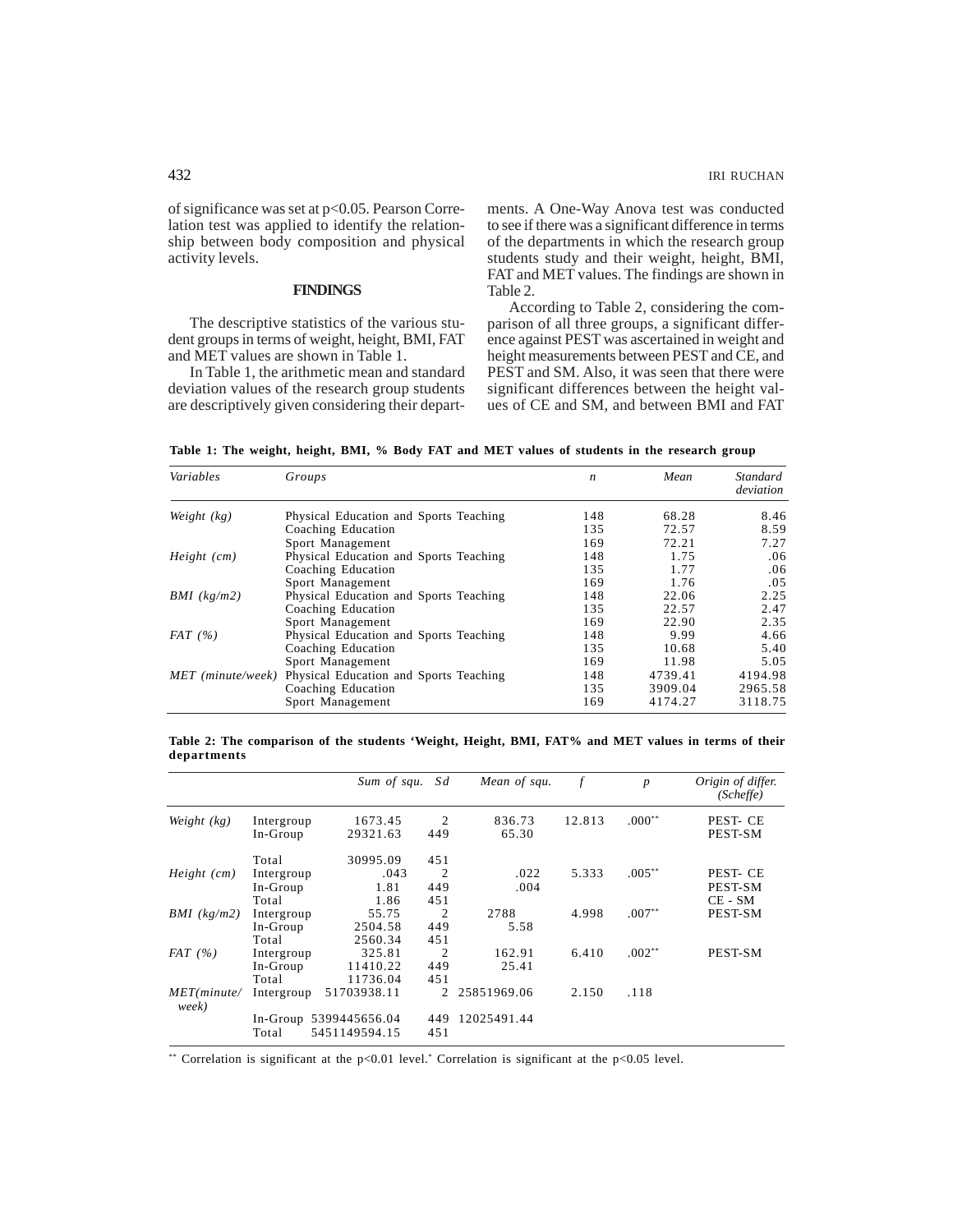percentage values of PEST and SM, which was against PEST (p>0.05). On the other hand, no significant difference between groups in terms of MET values was seen.

Pearson Correlation Test technique was used to find out the relation between the departments in which the research group students' study and their weight, height, BMI, FAT percentage and MET values. Findings were shown in Table 3.

In Table 3, the relations between different variables are: mid-level, positive and significant relation between weight and height, high level, positive and significant relation between weight and BMI, mid-level, positive and significant relation between weight and fat, mid-level, negative and significant relation between height and BMI, and mid-level, positive and significant relation between BMI and fat. Positive relation shows a direct proportion between two variables whereas a negative relation means that a variable rises while the other decreases.

#### **DISCUSSION**

Physical activity and exercise have an increasing significance in today's world. In recent years, a great number of studies on this issue have been conducted. That regular and sufficient physical activity is not done in many countries is considered a vital problem. Therefore, increase in an active lifestyle constitutes an important component of national and international public health advisory. According to the guidelines of American College of Sports Medicine (ACSM) and American Dieticians Association, adults should do at least 30-minutes of moderate physical activity every day or most of the week (Savci et al. 2006). Sedentary lifestyle negatively affects human life.

Physical activity habits differ in accordance with cultural structure, socio-economical level, individual differences and health conditions. Social characteristics are also significant elements affecting physical activity habits (Paffenbarger et al. 1993). In this study, physical activity habits of students studying in different departments in Physical Education and Sport School at Nigde University were investigated.

When the three groups are compared, a significant difference against Physical Education and Sport Teaching Department in terms of weight and height measurement is observed in the study. In addition, besides a significant difference between Coaching Education and Sport Management departments in terms of height, it is also seen that there is a significant difference between Physical Education and Sport Teaching Department and Sport Management Department. The difference is against Physical Education and Sport Teaching Department (p>0.05).

When it comes to MET values, no significant difference is seen among the groups. The physical activity levels of the students at all three departments were high. However, it is ascertained that there are differences in the physical activity levels of students from different departments and that there is a mid-level, negative and significant relation between the BMI and body fat rates depending on their physical activity levels. Rangel (2014) conducted a study on college students and examined their health behavior in terms of physical activity and dietary habits. In the study, half of the students were found to be physically inactive. The study also revealed an association

|  |  | RM |  |
|--|--|----|--|

**Table 3: Correlation table that shows the relations among the variables**

|               |             | Height                 | BMI                     | <b>FAT</b>             | <b>MET</b>              |
|---------------|-------------|------------------------|-------------------------|------------------------|-------------------------|
| Weight $(kg)$ | r           | $.503$ <sup>**</sup> ) | $.744$ <sup>**</sup> )  | $.522(^{**})$          | .034                    |
|               | p           | .000.                  | .000                    | .000                   | .466                    |
|               | $\mathbf n$ | 452                    | 452                     | 452                    | 452                     |
| Height (cm)   | r           |                        | $-.099($ <sup>*</sup> ) | $-.008$                | .050                    |
|               | p           | .035                   | .871                    | .285                   |                         |
|               | n           |                        | 452                     | 452                    | 452                     |
| BMI (kg/m2)   | r           |                        |                         | $.681$ <sup>**</sup> ) | $-.040$                 |
|               | p           |                        |                         | .000                   | .393                    |
|               | n           |                        |                         | 452                    | 452                     |
| FAT $(%$      | r           |                        |                         |                        | $-.191$ <sup>**</sup> ) |
|               | p           |                        |                         |                        | .000                    |
|               | n           |                        |                         |                        | 452                     |

\*\*\*\*\* Correlation is significant at the p<0.01 level (2-tailed).\*\* Correlation is significant at the p<0.05 level (2-tailed).\*\*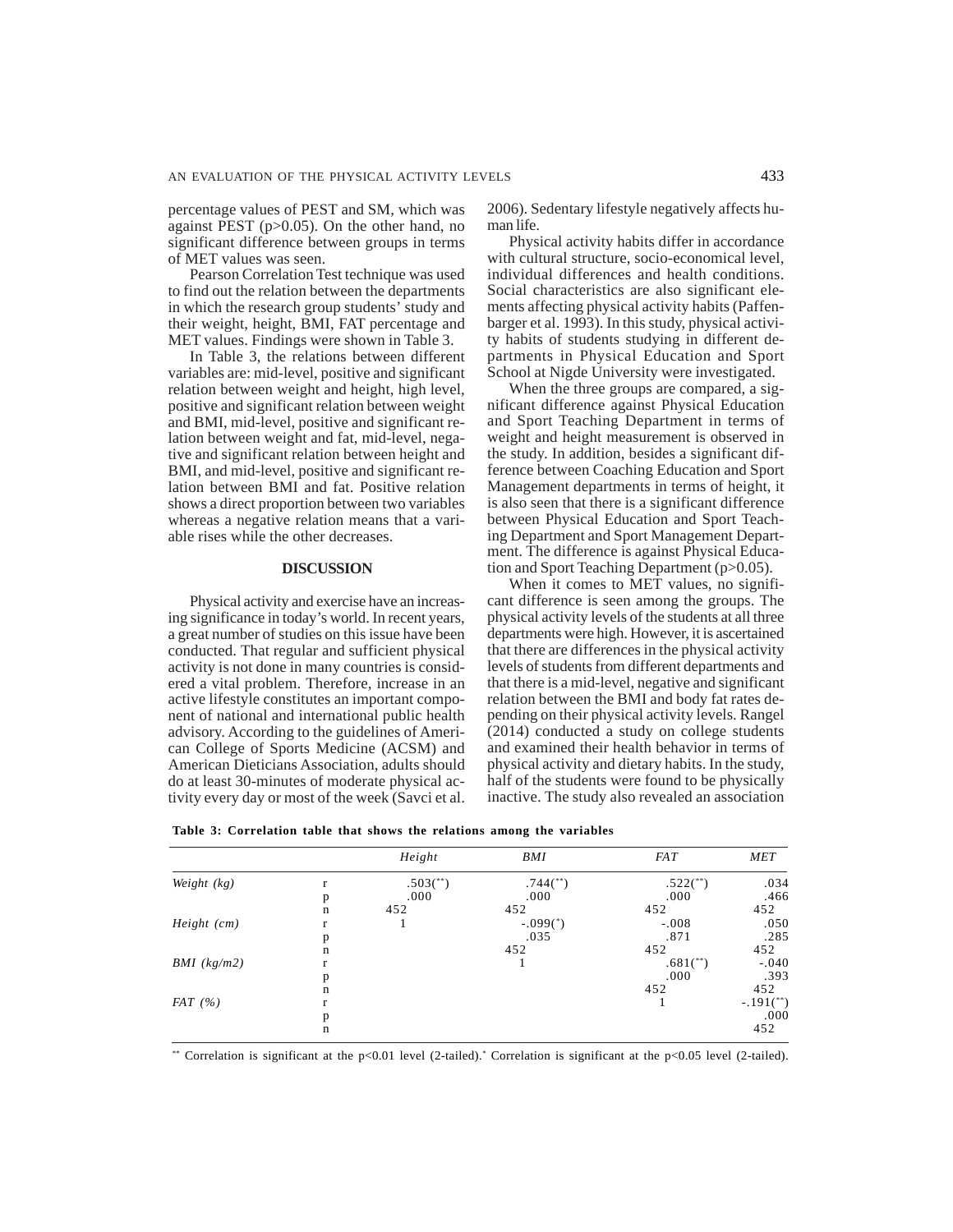between physical inactivity and excessive weight. This result fits the findings of this study that indicates a relation between physical activity and fat rate.

The ratio between fat and lean body mass is a result of physiology, ageing, energy intake, and physical activity (Cartwright et al. 2007; Heitmann et al. 2009). Ageing is characterized by loss of subcutaneous fat and ectopic fat deposition (Cartwright et al. 2007). However, due to the high correlation of BMI with body fat, BMI is generally considered a reasonable measure of obesity in epidemiological studies.

Watts et al. (2003) have found significant differences between the BMI values of 11-12-aged climbers who deal with various sports and those of inactive children. In addition, Bockous et al. (1990) have found significant differences between the BMI values of adolescents who do exercise regularly and of those who do not exercise regularly in their study, whose results are similar to our findings in terms of significance.

In the study conducted by Bas Aslan et al. (2007), a significant difference between female and male students was found in terms of total hours/week values of all the activities reported according to FAD questionnaire. Besides, some differences in how intense and mid-level activities are done are also determined in terms of gender. Intensive activities are found to be high among male students while mid-level activities are high in female students.

In the study at Athens Technology Institute of Education, a short form of physical activity questionnaire is applied to 218 healthy students between the ages of 19 to 29. The physical activity levels of the participants were found (0.84 - 0.93) to be high (Papathanasiou et al. 2009).

In the study, the results of the three groups (PEST - CE - SM) were found high as the same as this study. A study in which 479 university students participated was conducted in Sweden. In the study, the physical activity habits of the participants were evaluated with one single question and their health habits and motivations were also investigated. The results of the study showed no significant difference between the physical activity habits of males and females. The gender differences are discussed in relation to the impact of stress on female students' health, and the risk for male students in having unhealthy nutritional habits in combination with being physically inactive and drinking too much alcohol (Von Bothmer and Fridlund 2005).

Carol et al. (1992) investigated the effects of aerobics, dance and run-walk exercise on performance with 60 male and female participants whose ages varied from 24 to 48. The subjects were divided into two groups and one group was exposed to an 8-week aerobics dance program while the other group did run-walk exercises for 8 weeks. As a result, no significant difference between the weights of both groups was found**.** Leslie et al. (1999) found in the study they conducted with 2729 university students in Australia, that forty- seven percent of female students and thirty-two percent of male students were physically inactive.

In a study by Özkan et al. (2005), the International Physical Activity Questionnaire (IPAQ) was used to determine the physical activity levels of individuals. Findings of the study showed that weekly energy consumption of individuals were 2249.62 ±2253.91 MET-min/week on average. The participants of the study were office workers and this, according to the researchers of the study, explained the low physical activity levels of the individuals. In another study with similar results, Öztürk et al. (2005) found out that only 17.7 percent of the students participating in the study were very active while the rest of them were either little active or inactive. The participants of the study were students from various departments requiring no physical activity, which may explain the low or even no- physical activity levels. Hallal et al. (2000) found in their study that fifty-nine percent of individuals who were 20 or over 20 were active. In the study, physical activity levels of male individuals were found to be high, which is a similar result to the result of our study. In a study by Bergier et al. (2014), the physical activity levels of 2125 Ukrainian students were measured and the mean total physical activity level was found to be 3.560 MET. Dabrowska et al. (2013) conducted a study on 300 students from the schools of physical therapy, midwifery, nursing, pharmacy, cosmetology, and medicine at the Medical University of Silesia. In the study, the short form of the International Physical Activity Questionnaire (IPAQ) was used to evaluate physical activity levels. The findings of the study revealed that, although they were well trained regarding the benefits of physical activity, a large number of students did not meet the recommended level of physical activity. The participants of this study were physical education and sports school students and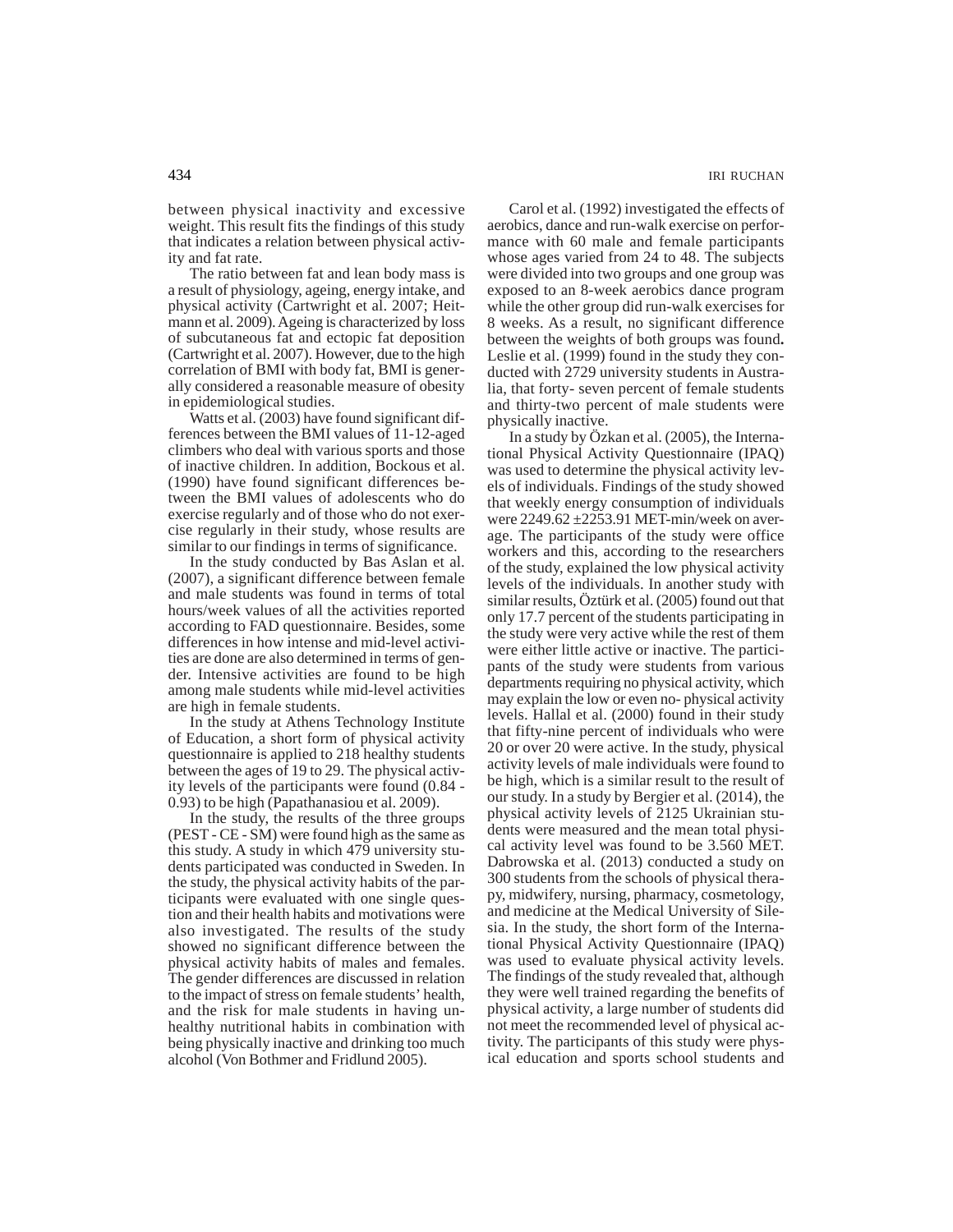this may explain high physical activity levels found in the study.

#### **CONCLUSION**

In order to encourage individuals to participate in physical activities, we need to determine the physical activity levels of the groups. The results of our study show that the students in all three departments have high physical activity levels and there was little difference among them. The physical activity levels of students in Physical Education and Sports Teaching, Coaching Education, and Sport Management are 4194.98, 2965.58 and 3118.75 respectively. PEST students are required to have the highest activity levels and grades in the school entrance exam and, during their four-year education, they also take classes which require more activity, which may be the reason why they have the highest activity levels. The study shows that there is an inverse correlation between physical activity levels and weight, height, BMI and FAT values.

#### **REFERENCES**

- Bas Aslan U, Livanelioglu A, Aslan S 2007. The evaluation of physical activity level in undergraduate students by two methods. *Turkish J of Physthe and Reh*, 18(1): 11-19.
- Bassuk SS, Manson JE 2005. Epidemiological evidence for the role of physical activity in reducing risk of type 2 diabetes and cardiovascular disease. *J Appl Phys*, 99(3): 1193-1205.
- Bergier B, Tsos A, Bergier J 2014. Factors determining physical activity of Ukrainian students. *Ann Agric Environ Med*, 21(3): 613-616.
- Biddle S, Asare M 2011. Physical activity and mental health in children and adolescents: A review of reviews. *Br J Sports Med*, 45: 886–889.
- Blair SN 2009. Physical inactivity: The biggest public health problem of the 21<sup>st</sup> century. *Br J Sports Med*, 43(1): 1-2.
- Bockous DD, Farrow JA, Friedl KE 1990. Assessment of maturity in boys and grip strength. *J Ado Heal Care,* 11(6): 497-500.
- Buyukozturk S, Cakmak E, Akgun OE, Karadeniz S, Demirel F 2010. *Research Methods in Education*. Ankara: Pegem A Publication.
- Carol EG, Julie S Mckinney MS, Richard A, Carleton MD 1992. Is aerobic dance an effective alternative to walk-jog exercise training. *The J of Sports Med and Physical Fit,* 32(2): 136–141.
- Cartwright MJ,Tchkonia T, Kirkland JL 2007. Ageing in adiposities: Potential impact of inherent, depotspecific mechanisms. *Exper Gerontol,* 42(6): 463- 471.
- Craig C, Marshall A, Sjostrom M, Bauman A, Booth M, Ainsworth B, Pratt M, Ekelund U, Yngve A, Sallis J, Oja P 2003. International physical activity ques-

tionnaire: 12-country reliability and validity*. Med Sci Sports Exer*, 35(8): 1381-1395.

- Dabrowska-Galas M, Plinta R, Dabrowska J, Skrzypulec-Plinta V 2013. Physical activity in students of the Medical University of Silesia in Poland. *Phys Ther*, 93(3): 384-392.
- Hallal PC, Victora CG, Wells JC, Lima RC 2000. Physical inactivity: prevalence and associated variables in Brazilian adults. *Med Sci Sports Exer,* 35: 1894- 1900.
- Haskel WL 1996. Physical activity, sport, and health: Toward the next century. *Res Quarterly for Exer and Sport*, 67(3): 37-47.
- Heitmann BL, Hills AP, Frederiksen P, Ward LC 2009. Obesity, leanness, and mortality: Effect modification by physical activity in men and women. *Obesity*, 17(1): 136-142.
- Hill JO, Peter JC 1998. Environmental contributions to the obesity epidemic. *Science,* 280: 1371-1374.
- Hu B, Lin LF, Zhuang MQ, Yuan ZY, Li SY, Yang YJ, Lu M, Yu SZ, Jin L, Ye WM, Wang XF 2015. Reliability and relative validity of three physical activity questionnaires in Taizhou population of China: The Taizhou Longitudinal Study. *Public Health*, 1-7. doi: 10.1016/j.puhe.2015.03.024.
- Johnsen NF, Tjonneland A, Thomsen BL, Christensen J, Loft S, Friedenreich C et al. 2009. Physical activity and risk of prostate cancer in the European Prospective Investigation into Cancer and Nutrition (EPIC) cohort. *Int J Cancer*, 125(4): 902-908.
- Kriska AM, Caspersen CJ 1997. A collection of physical activity questionnaires for health related research. *Med and Sci in Sport and Exer Suppl,* 29(6): 1-205.
- Laporte RE, Montoye HJ, Caspersen CJ 1985. Assessment of physical activity in epidemiological research: problems and prospects. *Pub Health Rep,* 100(2): 131-146.
- Leslie E, Owen N, Salmon J, Bauman A, Sallis JF, Lo SK 1999. Insufficiently active Australian college students: Perceived personal, social, and environmental in fluencies. *Preven Med*, 28(20): 20-27.
- Miller K 1989. *The Outside Play and Learning Book: Activities for Young Children*. Beltsville: Gryphon House.
- Moore RC, Wong HH 1997. *Natural Learning: The Life History of an Environmental School Yard*. Berkeley: MIG.
- Ozkan V, Serdar E, Nevin AG 2010. The relation of physical activity level and life quality at sedentary profession. *Spormetre J of Phys Educ and Sports Sci,* VIII(2): 69-75.
- Ozturk M 2005. *The Validity and Reliability of International Physical Activity Questionnaire in University Students and the Determination of Their Physical Activity Levels.* Master's Thesis. Ankara, Turkey: Hacettepe University Institute of Medical Sciences.
- Pafferberger RS, Blair SN, Lee IM 1993. Measurement of physical activity to assess health effects free living populations. *Med Sci Sports and Exer*, 25(1):  $60 - 70$ .
- Papathanasiou G,Georgoudis G, Papandreou M, Spyropoulos P, Georgakopoulos D, Kalfakakou V, Evangelou A 2009. Reliability measures of the short international physical activity questionnaire (IPAQ) in Greek young adults. *Hellenic J of Cardio*, 50: 283- 294.